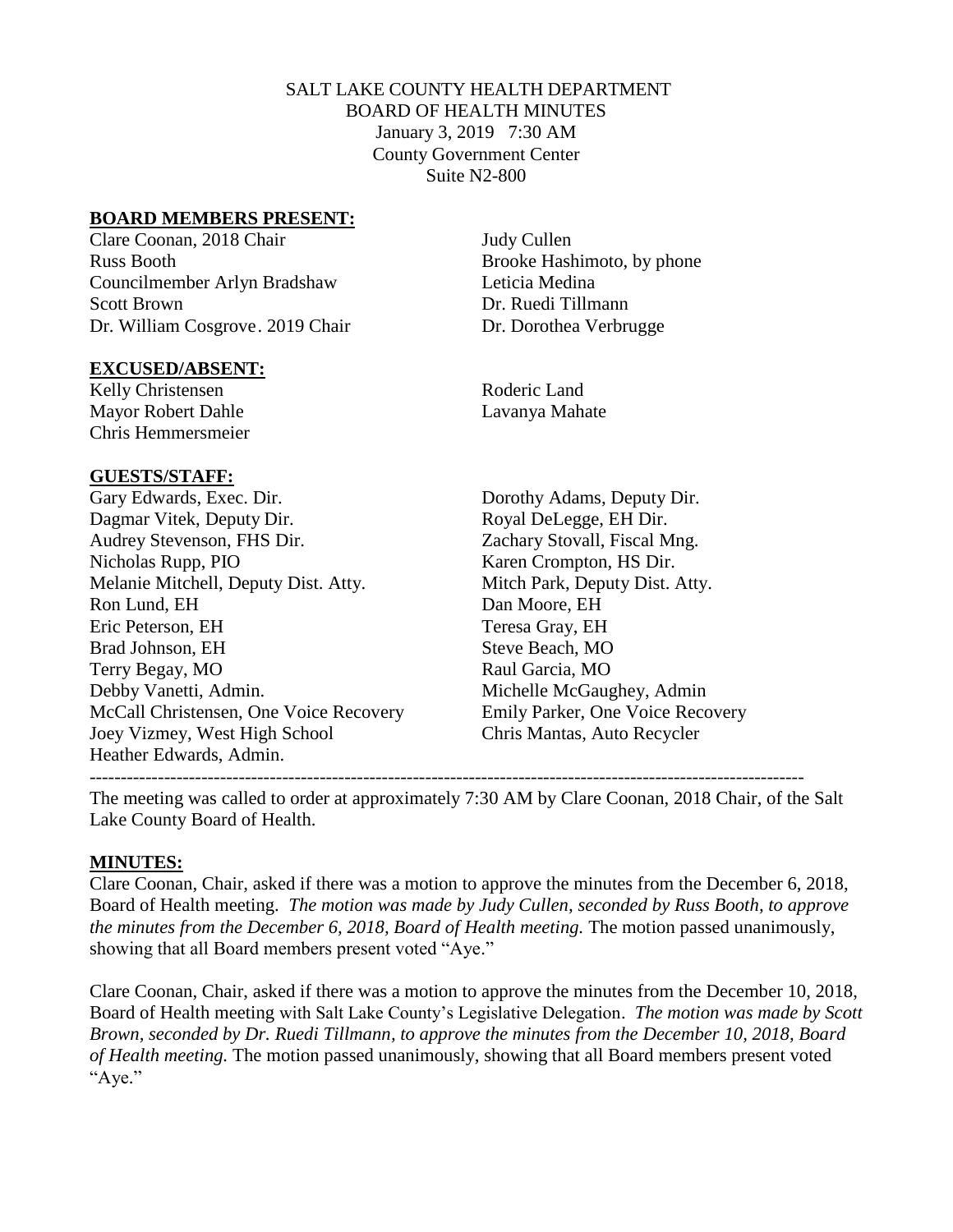#### **CHAIR'S REPORT:**

#### *Excused Board Members*

Clare informed the Board that Kelly Christensen, Mayor Rob Dahle, Chris Hemmersmeier, and Roderic Land asked to be excused from the meeting today and Brooke Hashimoto was participating by phone.

#### *Regulation Public Hearings*

Clare informed Board members that the public hearing for Health Regulation #33, *Fluoridation of Public Water Supplies*, will be held on January 22, 2019, and Dr. William Cosgrove will be the hearing officer. Also, the public hearing for Health Regulation #37, *Tobacco Retailer & Electronic Smoking Device*, will be held on January 29, 2019, and Clare will be the hearing officer. The hearings will be held in the Health Department Administration conference room, beginning at 5:00 PM, and Board members were invited to attend.

#### *Board of Health Award Recognition*

Clare presented a certificate of recognition to One Voice Recovery and Patrick Rezac, Founder and Executive Director. The recognition was given for their support with syringe exchange programming efforts and addressing the 2017-18 hepatitis A outbreak in Salt Lake County.

# **INSTALLATION OF THE 2019 BOARD OFFICERS:**

Clare Coonan stated the nominating committee recommends Dr. Dorothea Verbrugge for the 2019 2nd Vice Chair. *Dr. William Cosgrove made the motion, seconded by Russ Booth, to approve Dr.*  Dorothea Verbrugge as the 2019 2<sup>nd</sup> Vice Chair. The motion passed unanimously, showing that all Board members present voted "Aye."

Clare Coonan asked for a motion to approve the 2019 1 st Vice Chair, Russ Booth. *The motion was made by Scott Brown, seconded by Councilmember Bradshaw, to approve Russ Booth as the 2019 1 st Vice Chair.* The motion passed unanimously, showing that all Board members present voted "Aye."

Clare Coonan asked for a motion to approve the 2019 Chair, Dr. William Cosgrove. *The motion was made by Judy Cullen, seconded by Councilmember Bradshaw, to approve Dr. William Cosgrove as the 2019 Chair.* The motion passed unanimously, showing that all Board members present voted "Aye."

#### **DIRECTOR***'***S REPORT:**

Gary thanked Clare for her service as the 2018 Board Chair.

#### *February Board Meeting*

Gary reminded Board members that the February 7 Board meeting will be held at the new Salt Lake Public Health Center, 610 South 200 East, in conjunction with a ribbon cutting ceremony and open house. The meeting will be held on the second floor and Board members were invited to participate in the ceremony.

#### *City Public Health Building Move*

Gary informed Board members that the move into the new building was a success and the leased buildings have been vacated. Employees continue to settle into the new space and will assist with building tours during the February open house.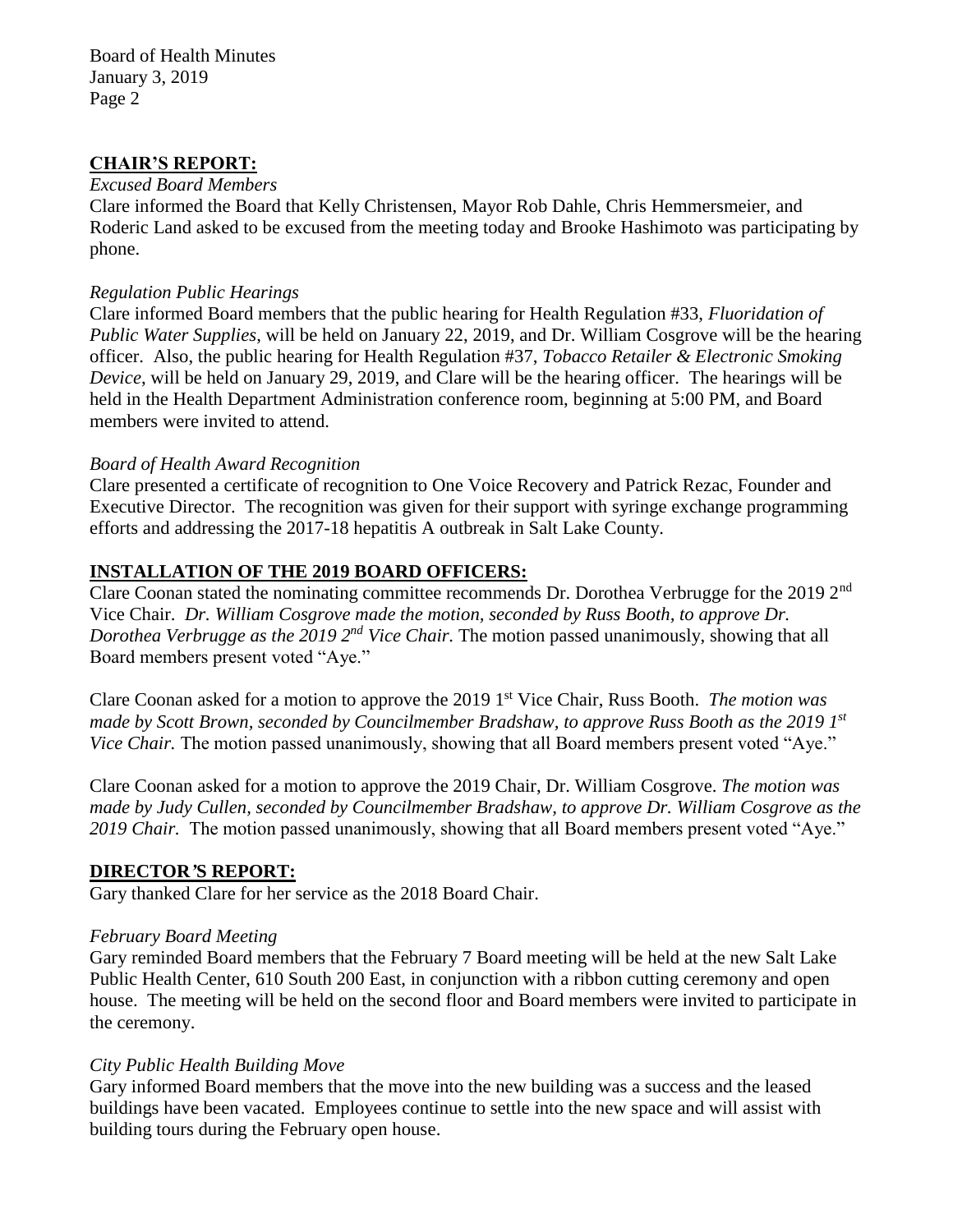# *Nurse Family Partnership Pay-for-Success Update*

Gary informed the Board that the legislative Executive Appropriations Committee decided in December to forego the pay-for-success and just make the appropriation through the general fund for home visiting programs, which will begin in July 2019. He informed Board members that Intermountain Healthcare is donating \$160,000 to the Health Department to cover the current NFP program for the first six months of 2019, until the state funding can be distributed. Intermountain Healthcare recognizes how important the NFP program is; this will allow the department's current NFP program to continue without interruption. Dr. Cosgrove asked that the department prepare a letter on behalf of the Board to thank Intermountain Healthcare for the donation.

# *Interim County Mayor*

Gary stated that there are three nominees to replace Mayor McAdams, one of which is Councilmember Arlyn Bradshaw. Erin Litvack, Deputy Mayor, is serving as the Interim Mayor until the new Mayor is selected on January 26, 2019, by the Democratic Party.

# *Tobacco Retailer Permits*

Gary informed the Board that beginning January 1, 2019, all tobacco retailers are required to obtain a permit from the Health Department, as either a specialty or general retailer. Applications have been submitted and the department is working to finish the approval process.

# *Hepatitis A Outbreak*

Gary informed Board members that there has not been a case of hepatitis A since November 8, 2018, and the department must go 100 days before declaring the outbreak over. Vaccination of the at-risk population continues.

# **LEGISLATIVE UPDATE:**

Dr. Cosgrove asked the Board to consider a legislative committee and suggested that Russ Booth,  $1<sup>st</sup>$ Vice Chair, serve as the Chair of the committee, along with Dr. Cosgrove and Scott Brown. The Board decided that the committee would serve informally, Judy Cullen asked that Russ be included with the Utah Association of Local Boards of Health legislative meetings, and Karen Crompton asked that the Board update the County Legislative team on bills of interest.

Gary distributed and reviewed the list of legislative bills/titles of interest to the department for the 2019 session which begins on January 28. Bills included:

- H.B. 17, *Firearm Violence and Suicide Prevention Amendments* (Rep. Eliason)
- H.B. 33, *Utah Wholesome Food Act Amendments* (Rep. Stratton)
- H.B. 58, *Opioid Fatality Review Amendments* (Rep. Eliason)
- S.B. 17, *Extraterritorial Jurisdiction Amendments* (Sen. Okerlund)
- HCR001, *Concurrent Resolution Urging the United States Drug Enforcement Administration to Approve a Pharmaceutical Drop Box Pilot Program* (Rep. Daw)
- Air Quality Amendments (Rep. Briscoe)
- Electronic Cigarette and Other Nicotine Product Amendments (Rep. Ray)
- Kratom Consumer Protection Act (Sen. Bramble)
- Zero Emission Vehicles (Rep. Arent)
- Clean Air Public Transit Pilot (Rep. Briscoe)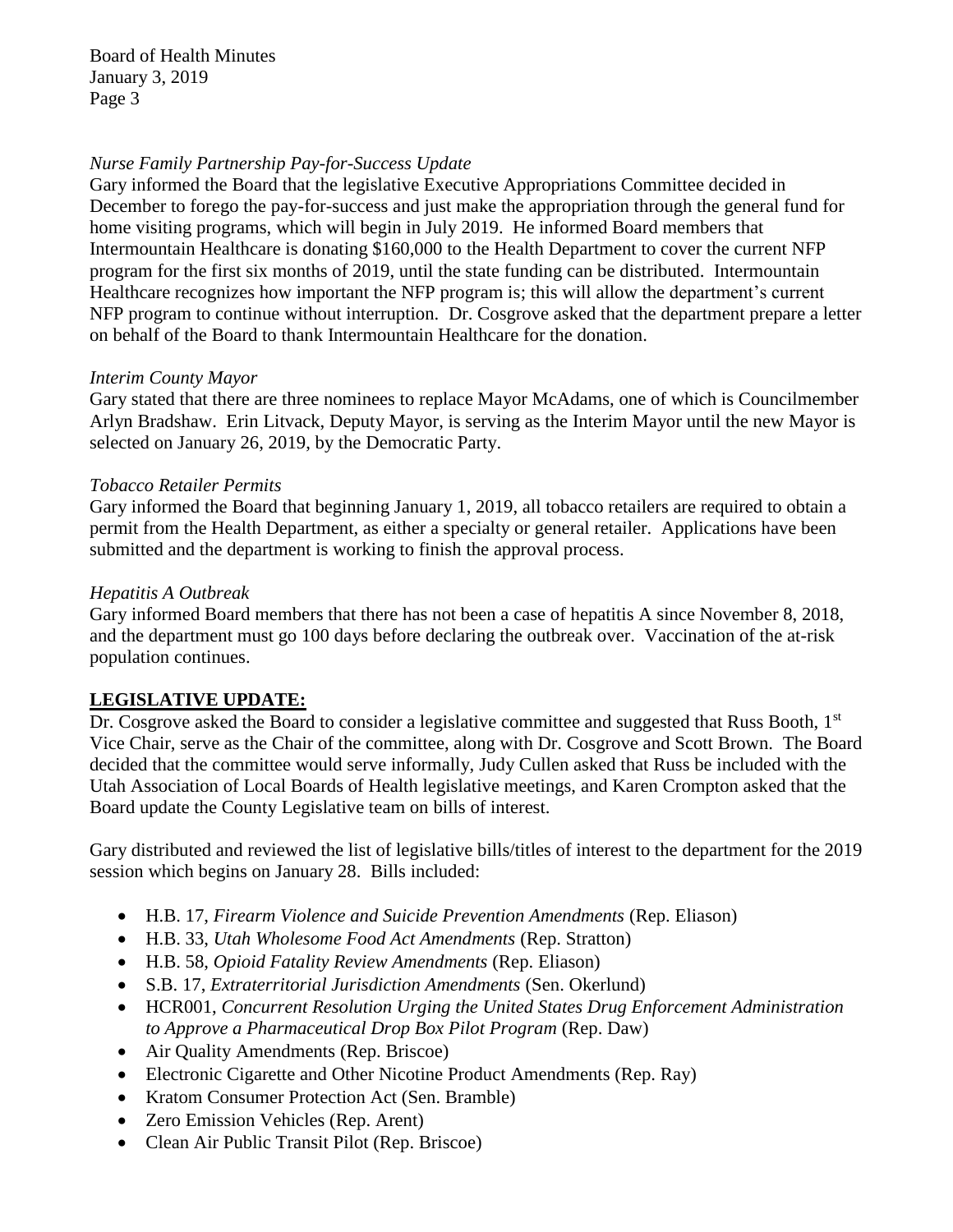- Electronic Cigarettes and Other Nicotine Products (Rep. Ray)
- Tobacco 21 (Rep. Eliason)
- Cannabis Amendments (HHS Interim Committee)
- Mental Health Services in Schools (Sen. Fillmore)
- Public Health Mental Health Amendments (Rep. Hutchings)
- Student and School Safety Assessment (Rep. Ward)
- Opioid Prescription Regulation Amendments (Rep. Ward)
- School Water Testing Requirements (Rep. Handy)
- Noxious Weed Board Amendments (Sen. Iwomoto)

For more detailed information, please see a hardcopy of the handout included in the Board of Health meeting folder.

# **SPICE KITCHEN INCUBATOR TEMPORARY LOCATION:**

Gary Edwards, Executive Director, informed Board members that the food bureau received a request from the manager of the Spice Kitchen Incubator for a permit fee waiver for all of the businesses, as the kitchen has moved to a temporary location for the next six months. Gary informed Board members that he approved the fee waiver and asked the Board to formally make a motion supporting the decision. *The motion was made by Councilmember Arlyn Bradshaw, seconded by Dr. Ruedi Tillmann, to approve the waiver request.* The motion passed unanimously, showing that all Board members present voted "Aye." Board member Dr. Dorothea Verbrugge was not present for the vote.

For more detailed information, please see the hardcopy of the waiver request included in the Board of Health meeting file folder.

# **EQAC NOMINATIONS:**

Royal DeLegge, Environmental Health Director, asked the Board to approve five reappointments to the Environmental Quality Advisory Commission (EQAC); Debbie Lyons, Phil Heck, Piper Rhodes, Scott Benson, and Ted Sonnenberg. The reappointments are for an additional three-year term which leaves one remaining vacancy for a County Council representative. Dr Cosgrove asked if there was a motion to approve the EQAC nominations. *The motion was made by Scott Brown, seconded by Leticia Medina, to approve the EQAC nominations.* The motion passed unanimously, showing that all Board members present voted "Aye." Board member Dr. Dorothea Verbrugge was not present for the vote.

For more detailed information, please see the hardcopy of the information included in the Board of Health meeting file folder.

# **AUTOMOTIVE DISMANTLER/RECYCLER & SCRAP METAL RECYCLING FACILITIES:**

Ron Lund, Enforcement Coordinator, and Dan Moore, EH Supervisor, presented an update on the regulation efforts of 2018 through a PowerPoint presentation. Slides included:

- Regulation  $#8$  Purpose
- Sunset Provision
- 2018 Data
- Hurdles